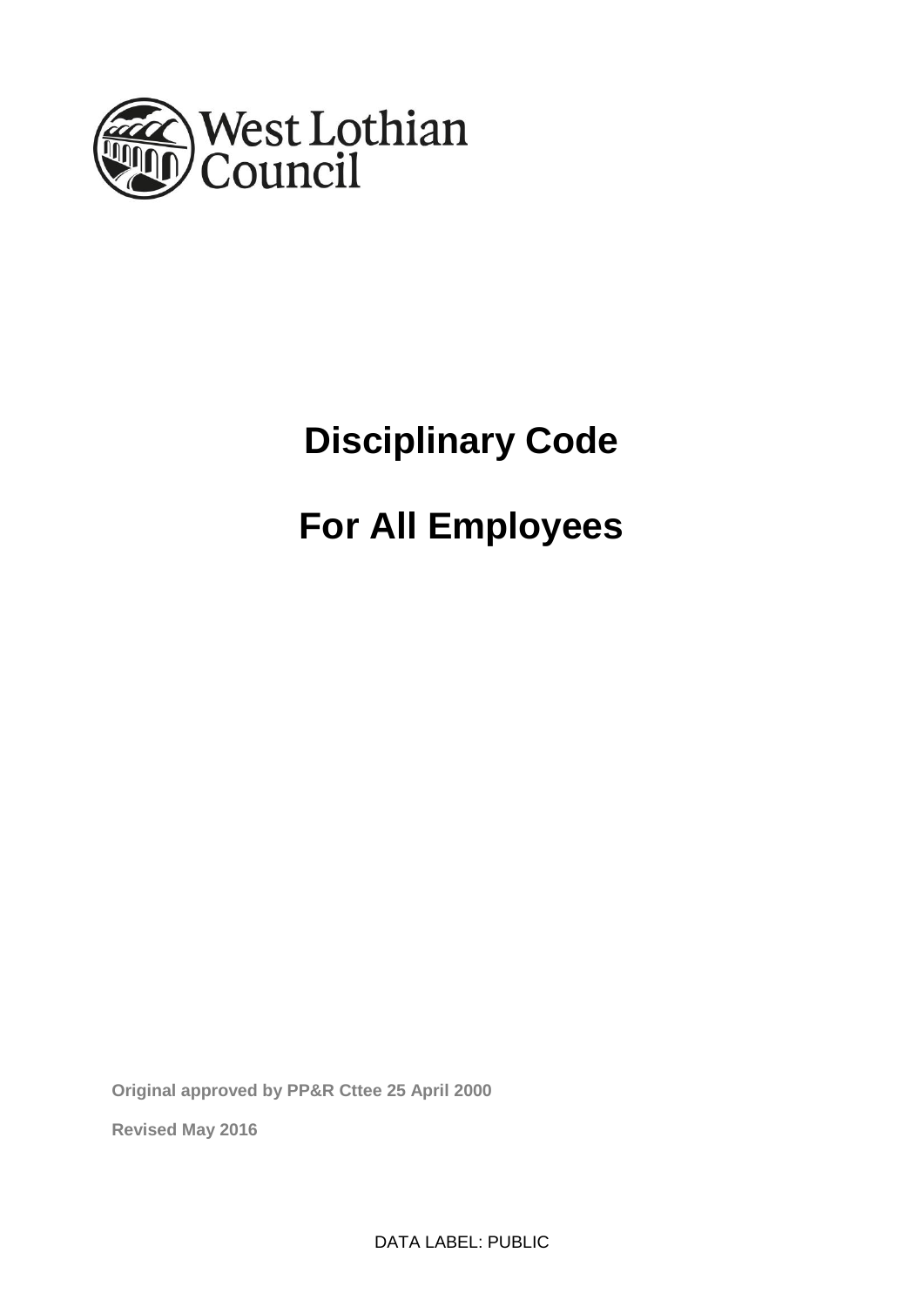

# **DISCIPLINARY CODE**

# **CONTENTS**

| <b>Section</b> |                                                                      | Page |
|----------------|----------------------------------------------------------------------|------|
| 1.             |                                                                      |      |
| 2.             |                                                                      |      |
|                |                                                                      |      |
|                | Unauthorised/Improper Use of Council Property and Equipment/Systems5 |      |
|                |                                                                      |      |
|                |                                                                      |      |
|                |                                                                      |      |
|                |                                                                      |      |
|                |                                                                      |      |
| 3.             |                                                                      |      |
|                |                                                                      |      |
|                |                                                                      |      |
|                |                                                                      |      |
|                |                                                                      |      |
|                |                                                                      |      |
| 4.             |                                                                      |      |
| 4.             | SERVICE LEVEL SUPPLEMENTS TO DISCIPLINARY CODE  8                    |      |
| 5.             |                                                                      |      |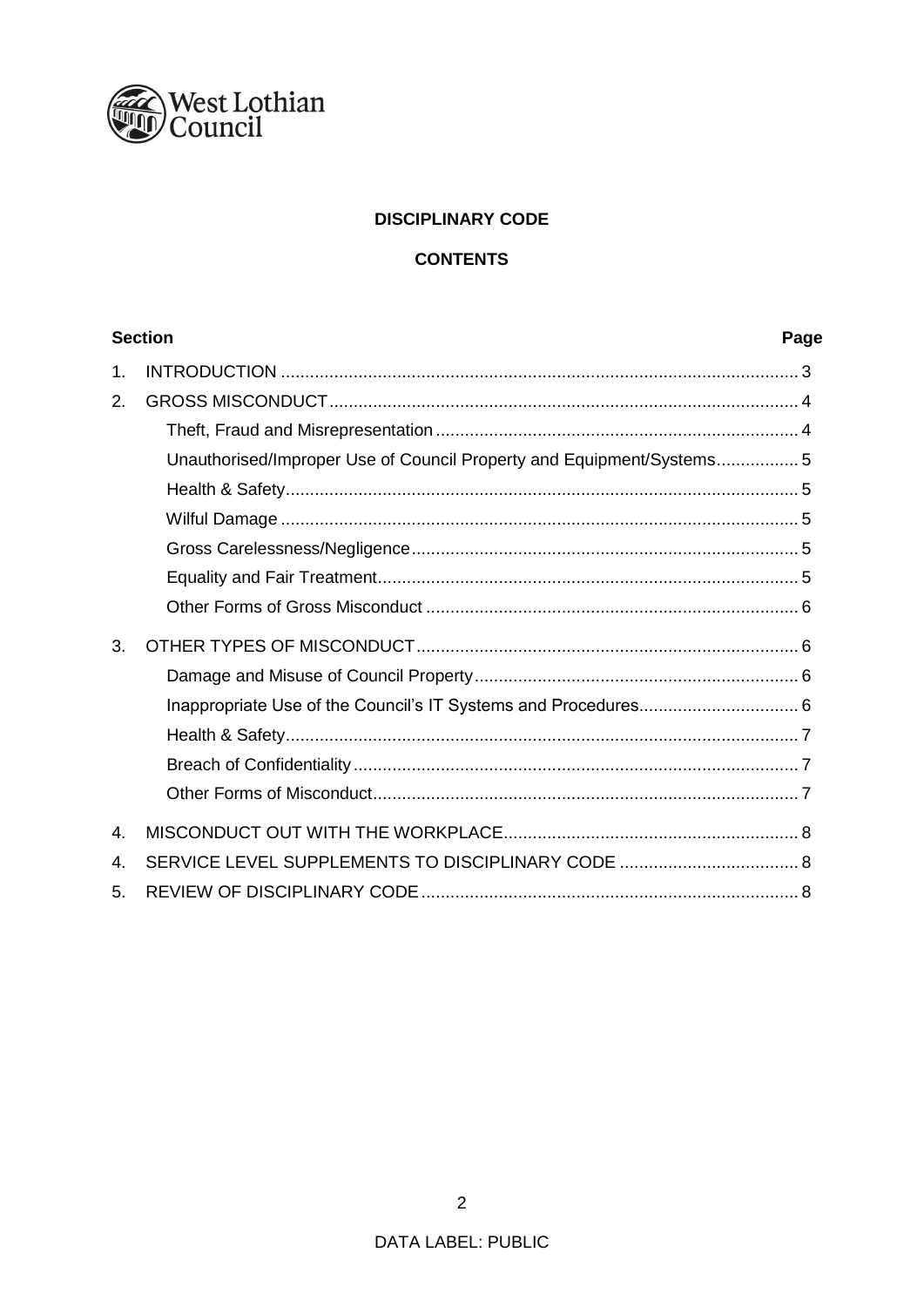# **DISCIPLINARY CODE**

#### **1. INTRODUCTION**

The council believes that discipline is essential for the conduct of the council's affairs and for the safety and well-being of all employees. The council further believes that disciplinary rules and procedures are necessary for promoting fairness and order in the treatment of individuals and in the conduct of industrial relations.

In recognition of its responsibility as an employer to determine the standards of conduct required by its employees, the council has drawn up a Disciplinary Code which details the types of misconduct which are considered to be in breach of the council's rules and will normally result in disciplinary action. This Disciplinary Code is issued by the council and is not an agreement with the trade unions.

The council will take reasonable steps to inform employees of the standards of conduct expected of them. In turn all employees should familiarise themselves with the rules governing their employment as contained in:

- their **letter of appointment**;
- the **Statement of Particulars** issued to employees in accordance with the requirements of the Employment Rights Act 1996;
- the **Scheme of Conditions of Service** as adopted by the council relating to their employee group; and
- **locally negotiated agreements** and other documents available in Services.

In addition, employees should also familiarise themselves with the minimum standards of conduct expected of them, as set out within the council's key employment policies including:

- Code of Conduct for Employees.
- Code of Practice Promoting Appropriate Working Relationships and Behaviour
- Policy on Equality in Employment and Service Provision
- Internet, Social Media and Email Policy
- Health and Safety Policy
- Sickness Absence Policy
- Smoke Free Policy

This is not an exhaustive list of council employment policies. Employees are expected to comply with all council employment policies which can be read in full at <http://www.westlothian.gov.uk/article/2200/Policies-Procedures-and-Guidance>

It is recognised that rules should be enforced in a fair and consistent manner. It is essential, however, that each case is treated on its merits and that disciplinary decisions are taken which are reasonable in all the circumstances. In this regard it is the intention of the council that, in applying the guidance contained in this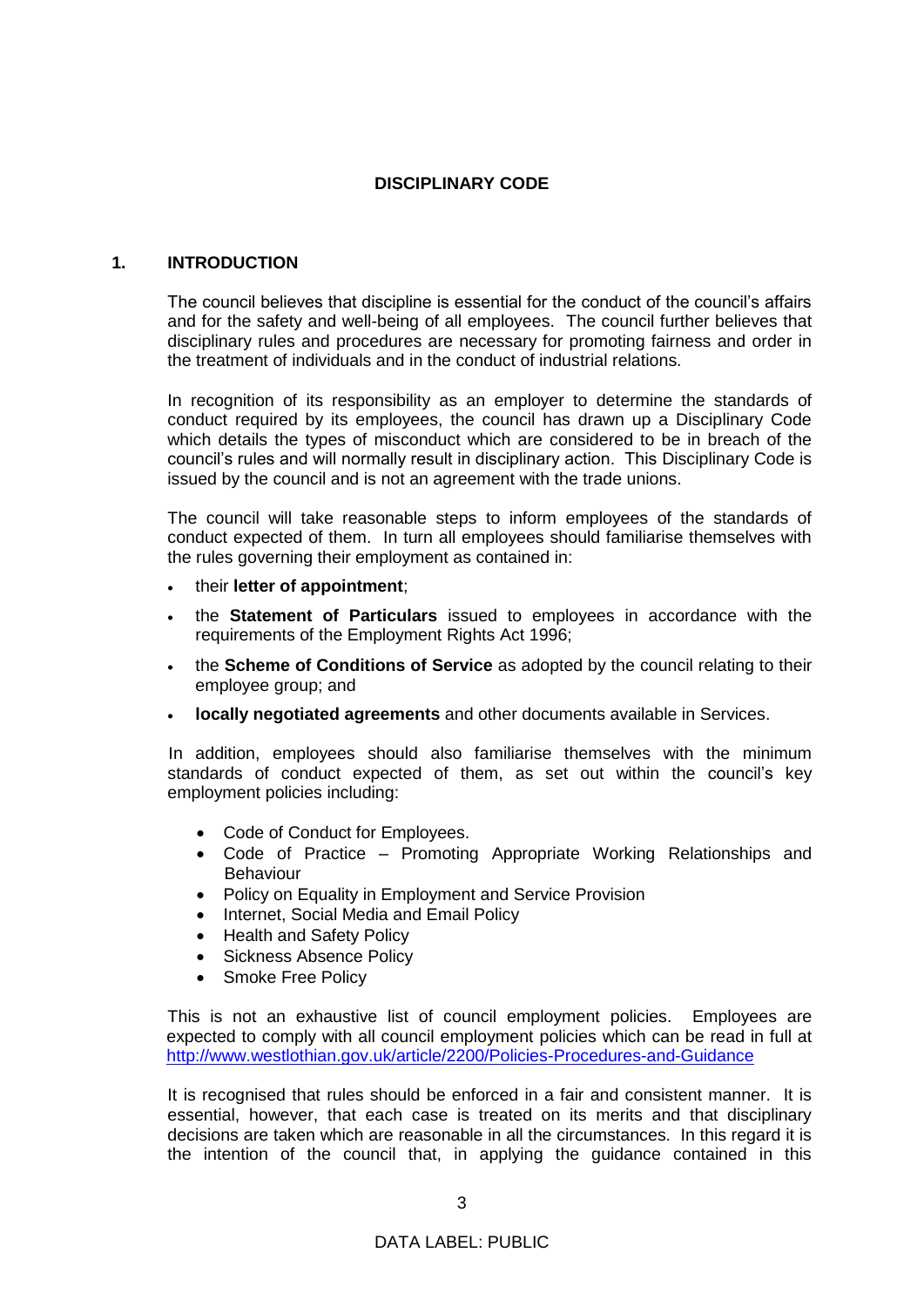Disciplinary Code, due consideration be given to an employee's general work record, length of service, personal and domestic circumstances etc.

# **2. GROSS MISCONDUCT**

The disciplinary procedure defines 'gross misconduct' as behaviour of such a nature that the council is unable to tolerate the continued employment of the individual concerned. An individual may be summarily dismissed without previous warning where gross misconduct is deemed to have occurred.

The following list is neither exhaustive nor exclusive but is indicative of the types of misconduct which are classed as gross misconduct and which may lead to dismissal without notice:

# **Theft, Fraud and Misrepresentation**

- theft of council property;
- theft of property not belonging to the council whilst engaged, or purporting to be engaged, on council business;
- dishonest or fraudulent acts e.g. deliberate falsification of time sheets, clock cards or other attendance records, work records, bonus sheets, expenses claims or other records, whether manual or computerised, relating to the financial transactions of the council;
- falsification of e-mail addresses, or otherwise generate messages in a manner which would make them appear to have come from someone else;
- purchase of goods or services, or conduct other transactions over the Internet in the council's name without proper authorisation in accordance with relevant council procedures in force at the time e.g. rules governing e-procurement;
- provision of false or misleading information or non-disclosure of information, either during the recruitment process or in subsequent employment, which materially affects the contract. In the case of employees who carry out regulated work with children or protected adults, this includes failure to disclose details of any police caution, police investigation, criminal conviction or criminal charge, or disciplinary action by a professional or regulatory body which materially affects the contract of employment;
- wilful breach of confidentiality or abuse of authority vested in a post;
- wilful non-disclosure of an interest, whether direct or indirect, in contractual arrangements between an agency and the council;
- communicate or distribute libellous or defamatory material about any individual, firm, body or organisation;
- claim to represent the views of the council unless authorised to do so.
- any act committed in contravention of the Bribery Act 2010 relating to the giving or taking of a bribe whilst engaged on council business including vicarious liability of senior officers for any such bribery offences committed by the council through its elected members or council employees with the consent or connivance of senior officers.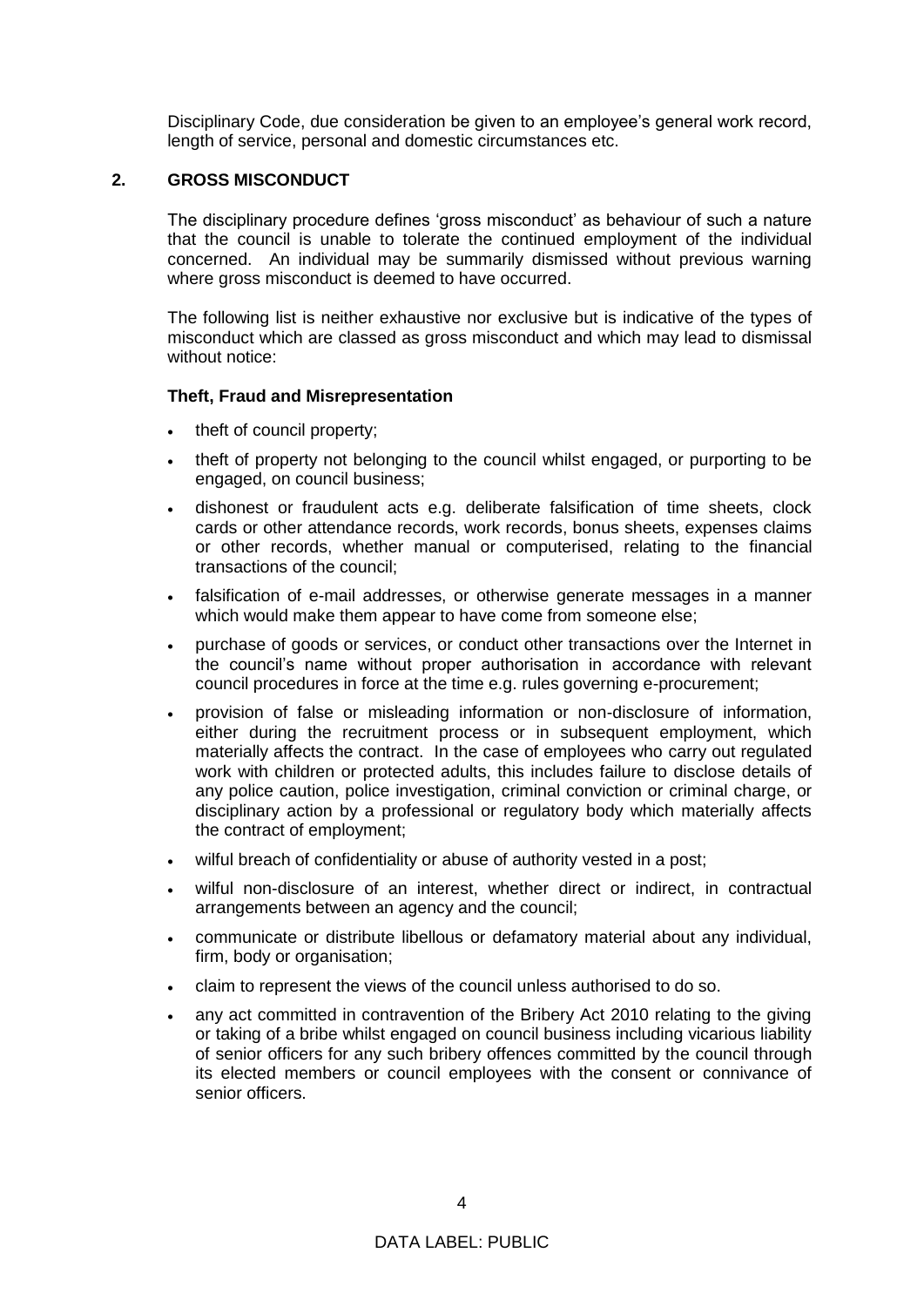# **Unauthorised/Improper Use of Council Property and Equipment/Systems**

- unauthorised use of council property;
- knowingly access or attempt to access inappropriate Internet sites, down-load, store, or circulate material which is illegal or inappropriate to the workplace. Inappropriate in this context includes sites or material which are pornographic, or involve illegal activity, or breach general standards of conduct set by the council;
- gain or attempt to gain, access to those parts of the council's network for which authorisation has not been granted, or to do so with the intention of damaging or disrupting the system, altering its normal performance or causing it to malfunction;
- use the Internet or e-mail systems for conducting a private or commercial

business undertaking

• intentionally access or transmit information about software designed for breaching security controls or for creating computer viruses.

# **Health & Safety**

wilful breach of specified safety rules.

# **Wilful Damage**

- wilful damage to, or misuse of, council property or resources;
- wilful damage to, or misuse of property or resources not belonging to the council whilst engaged, or purporting to be engaged, on council business.

#### **Gross Carelessness/Negligence**

 Gross carelessness or negligence in carrying out the duties and responsibilities of the post.

# **Equality and Fair Treatment**

- serious discriminatory acts or omissions contrary to, or inconsistent with, the council's Policy on Equality in Employment and Service Provision involving:
	- the selection or non-selection of any person for a post within the council;
	- the provision or non-provision of any rights or benefits to any person employed by, or having contact with, the council;
	- other forms of discriminatory behaviour including contravention of the Code of Practice – Promoting Appropriate Working Relationships and Behaviour
	- inappropriate use of internet, social media and e-mail including private use out with working hours that breaches the standards and values set out within the council's Policies on Equality in Employment and Service Provision and Bullying and Harassment and/or which is otherwise abusive, threatening or offensive.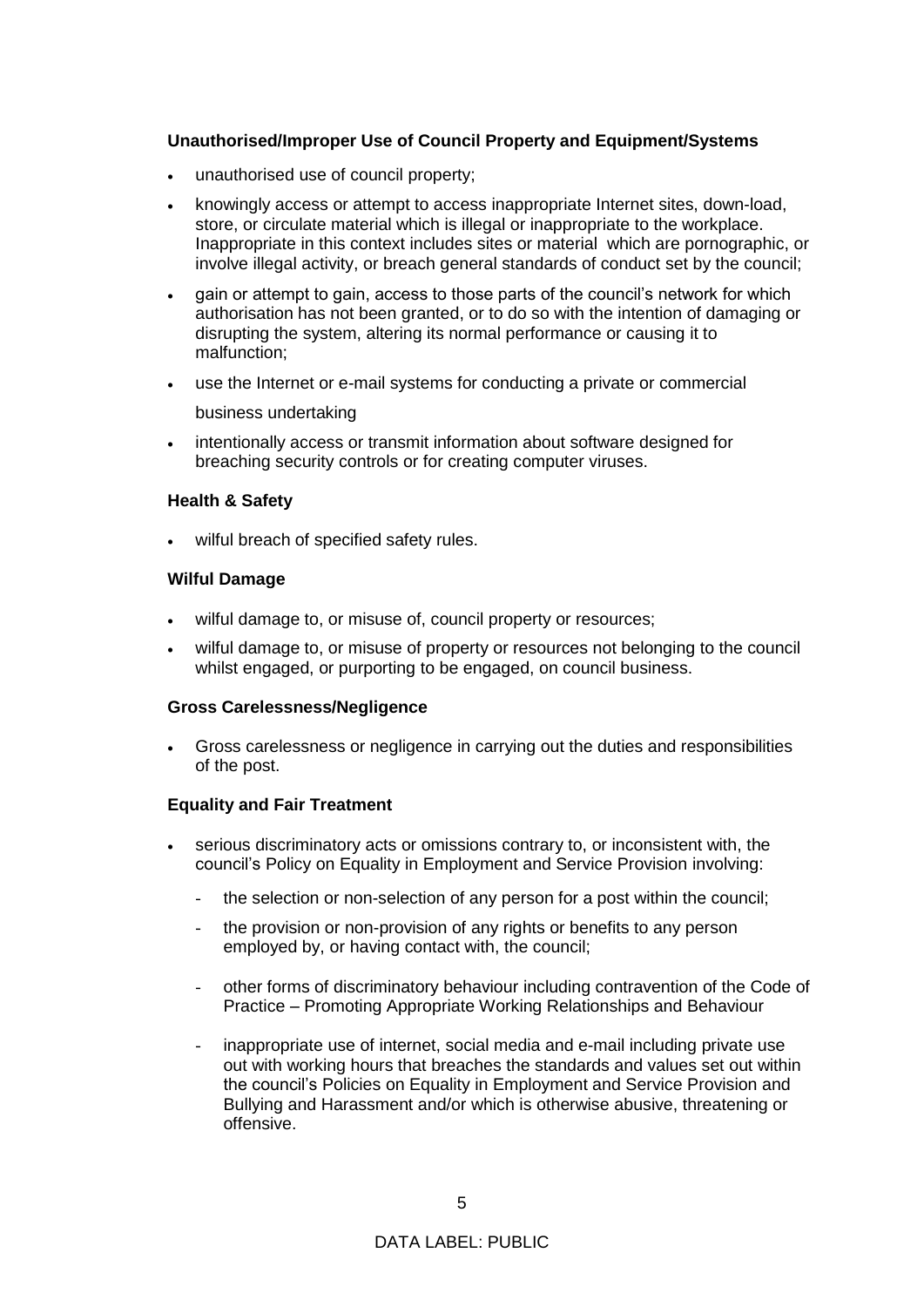# **Other Forms of Gross Misconduct**

- physical or indecent assault on any person whilst engaged, or purporting to be engaged, on council business;
- grossly indecent, abusive or threatening behaviour towards any person whilst engaged on council business
- grossly indecent, abusive or threatening behaviour out with working hours where an employee identifies him/herself as a council employee and it could reasonably be determined that the behaviour will damage the council's reputation or undermine public trust in the council;
- fighting at work;
- criminal conviction/civil liability or other unacceptable conduct which renders the employee unsuitable to carry out the duties and responsibilities of the post, whether or not the conduct occurred whilst on duty. In the case of employees who carry out regulated work with children or protected adults, this will include any police caution, involvement in police investigation, criminal charge or disciplinary action by a professional or regulatory body, which renders the employee unsuitable to carry out the duties and responsibilities of the post.

# **3. OTHER TYPES OF MISCONDUCT**

There are other types of misconduct, which will normally result in disciplinary action being taken short of summary dismissal in the first instance. This disciplinary action may take the form of an oral warning, a written warning, a final warning, the withholding of an annual increment, suspension from duty without pay, or demotion and/or transfer to another post, or ultimately dismissal with notice. The action taken in any particular case will depend on the degree of seriousness of the misconduct, the employee's previous record and any other relevant factors. Exceptionally, misconduct normally resulting in action short of dismissal in the first instance may be regarded as gross misconduct if the circumstances are sufficiently serious.

The following list is neither exhaustive nor exclusive but is indicative of the types of misconduct which will normally result in disciplinary action short of dismissal being taken in the first instance but which may also ultimately lead to dismissal:

#### **Damage and Misuse of Council Property**

- careless damage to council property;
- careless damage to property not belonging to the council whilst engaged, or purporting to be engaged on council business.

#### **Inappropriate Use of the Council's IT Systems and Procedures**

- download, possess, distribute or copyright works (e.g. document, photograph, piece of music or video) without the consent of the copyright owner;
- use the Internet or e-mail systems for political activity;
- use the Internet or e-mail systems for betting or gaming purposes;
- use the Internet for engaging in on -line game playing, chat lines and other similar applications;
- post comments to newsgroups or chat rooms unless authorised to do so;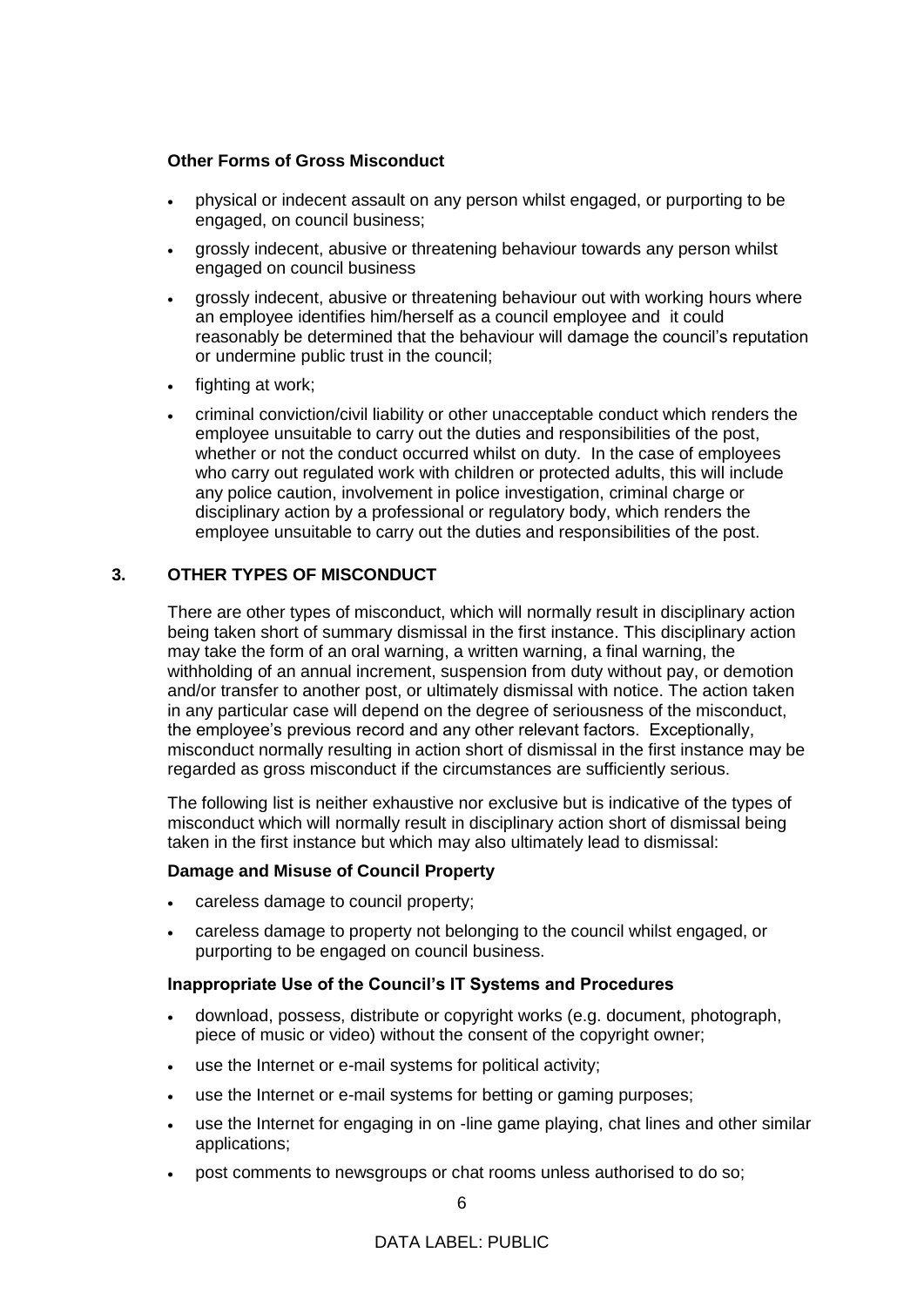- participate in any activity that could cause congestion and disruption of network systems, including:
	- sending and forwarding unsolicited, irrelevant or inappropriate e-mail (known as 'spam') to groups or mailing lists;
	- participating in chain or pyramid letters or similar schemes;
	- making other excessive use of unsolicited e-mail.
	- use of the systems to sell personal items

#### **Health & Safety**

less serious breaches of safety rules.

# **Breach of Confidentiality**

- unauthorised disclosure of personal information in breach of the council policies and/or data protection legislation, including transmitting confidential or sensitive information relating to individuals or any aspect of the council's business over the Internet;
- breach the council's security arrangements (e.g. disclose computer password to others)
- unauthorised contact with the media.

# **Other Forms of Misconduct**

- unauthorised use of property not belonging to the council whilst engaged, or purporting to be engaged on council business;
- unauthorised absence from work;
- carelessness or negligence in carrying out the duties and responsibilities of the post;
- refusal to obey reasonable instructions or otherwise fulfil the contractual obligations of the post;
- abusive, threatening or offensive behaviour towards any person whilst engaged on council business
- abusive, threatening or offensive behaviour out with working hours where an employee identifies him/herself as a council employee and it could reasonably be determined that the behaviour will damage the council's reputation or undermine public trust in the council;
- incapacity to carry out the duties of the post due to intake of alcohol or unprescribed use of drugs;
- less serious discriminatory acts or omissions contrary to, or inconsistent with, the council's Policies on Equality in Employment and Service Provision or Bulling and Harassment;
- persistent bad timekeeping;
- persistent and unrelated short-term sickness absences.